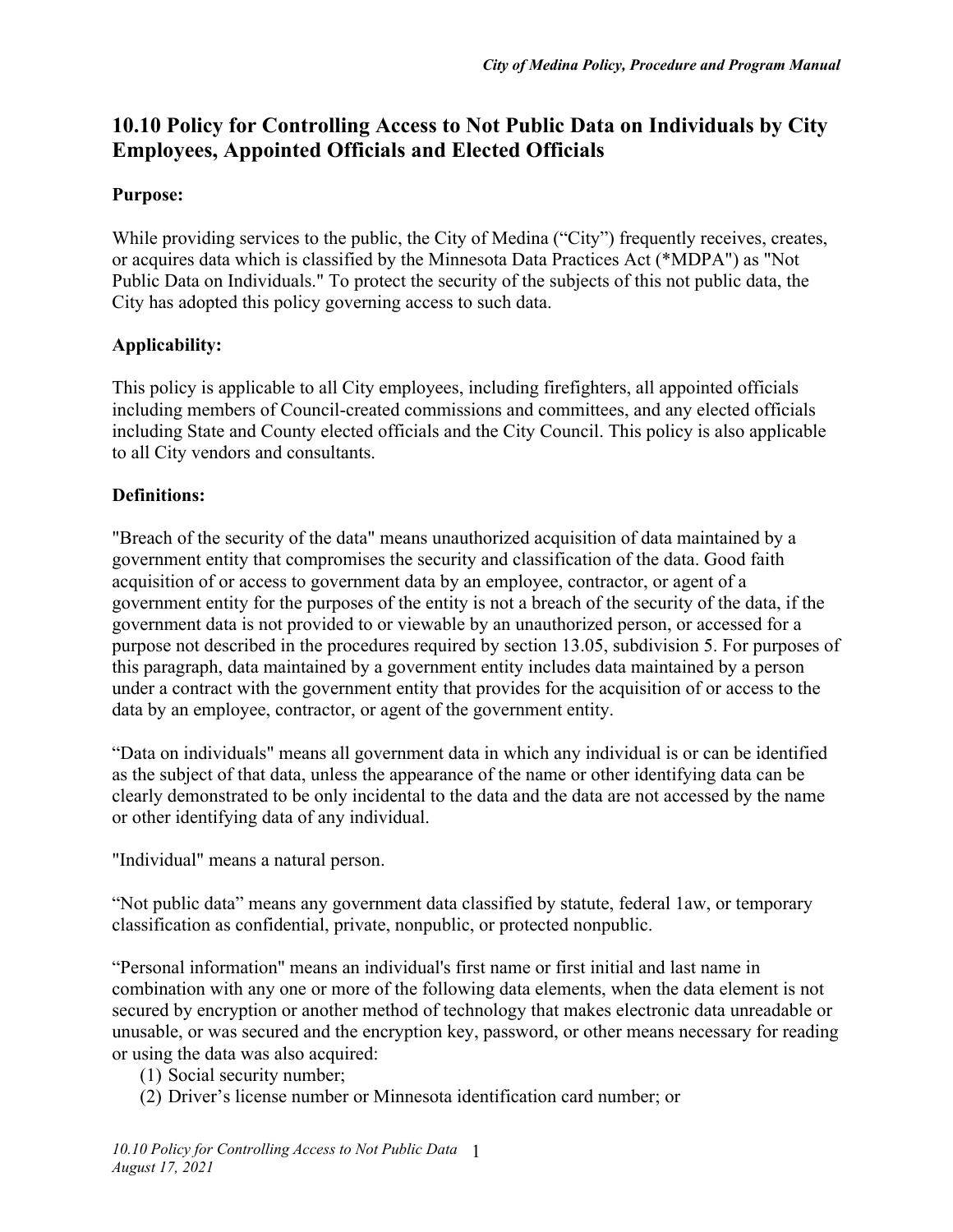(3) Account number or credit or debit card number; in combination with any required security code, or password that would permit access to an individual's financial account.

"Personal information" does not include publicly available information that is lawfully made available to the general public from federal, state, or local government records.

"Unauthorized acquisition" means that a person has obtained, accessed or viewed government data without the informed consent of the individuals who are the subjects of the data or statutory authority and with the intent to use the data for nongovernmental purposes.

"Unauthorized person" means any person who accesses government data without a work assignment that reasonably requires access or regardless of the person's work assignment, for a purpose not described in the procedures required by section 13.05, subdivision 5.

# **Permitted Access to Not Public Data by City Employees and Officials:**

Persons employed by the City, any City contactors and consultants, and any appointed or elected officials are permitted access to not public data only while engaged on a work assignment that reasonably requires access to that data.

# **Types of Not Public Data on Individuals and Anticipated City Employee Access:**

See attached Data Inventory table as Exhibit A.

## **Data Sharing with Authorized Entities or Individuals:**

State or federal law may authorize the sharing of not public data in specific circumstances. Not public data may be shared with another entity if a federal or state law allows or mandates it. Individuals will have notice of any sharing in applicable Tennessen warnings or the City will obtain the individual's informed consent. Any sharing of not public data will be strictly limited to the data necessary or required to comply with the applicable law.

## **Ensuring that Not Public Data are Not Accessed without a Work Assignment:**

When the City Administrator or Department Head assigns a work task to an employee that requires access to not public data on an individual, the City Administrator or Department Head will inform the employee which data are not public and that the data may not be disclosed to anyone else including other City employees.

When the City Administrator or Department Head determines that not public data must be provided to County or State employees or to appointed or elected officials of the City, County or State, the City Administrator or Department Head shall inform the appointed or elected official which data are not public and that the data may not be disclosed to anyone else.

Actions to ensure only appropriate access to not public data include: (1) limiting access to appropriate shared network drives and implementing password protections for not public electronic data; (2) password protect employee and officials' computers and locking computers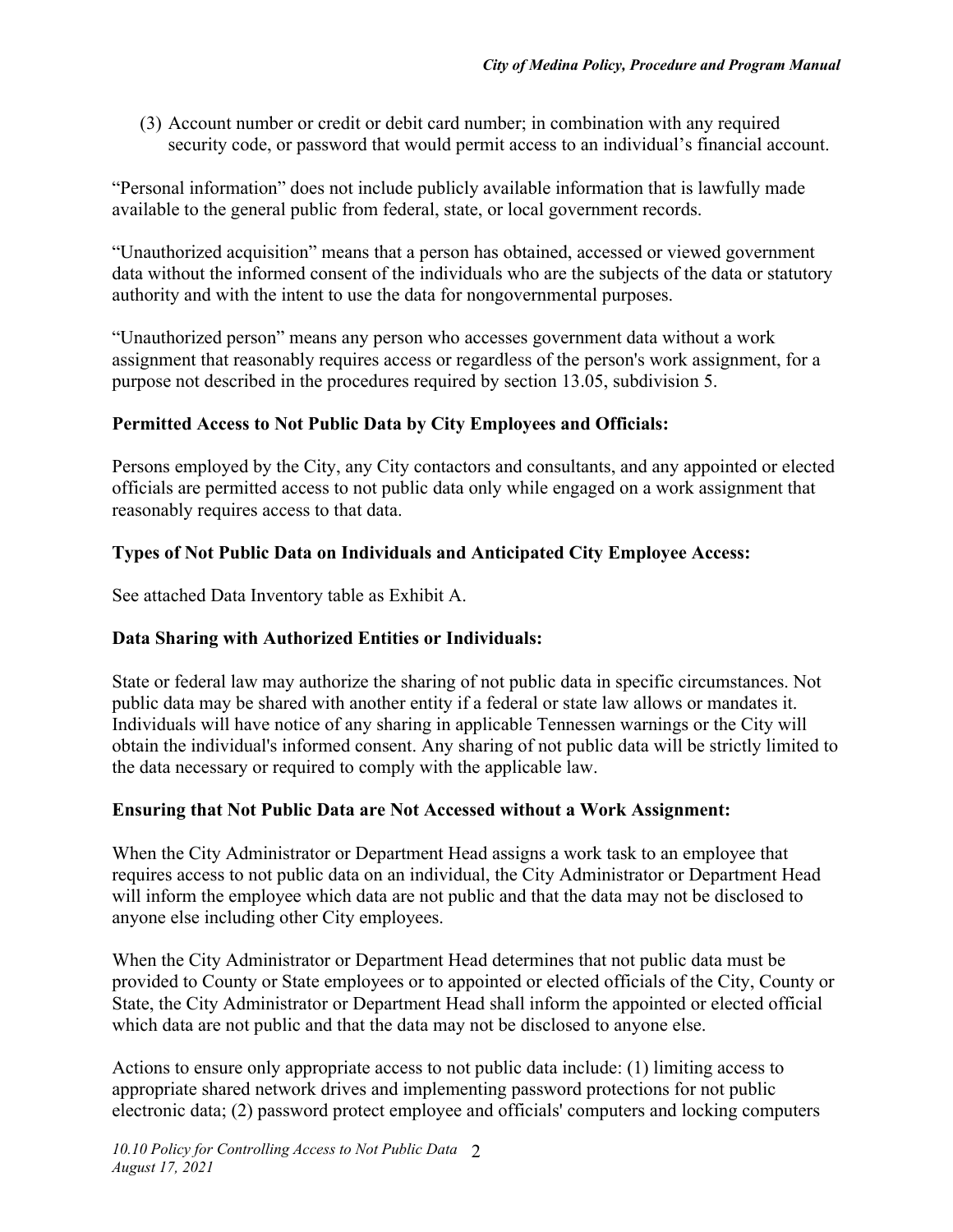before leaving work stations; (3) securing hard copies of not public data in locked cabinets; (4) shredding not public data prior to disposal, and (5) no work related pictures on personal cameras or phones.

## **Notice of a Breach:**

If the City becomes aware of an unauthorized acquisition of not public data, City Staff shall take the following actions:

- 1. Send a Notice to the individual who is the subject of the data and whose private or confidential data was, or is reasonably believed to have been, acquired by an unauthorized person.
- 2. The Notice shall be in substantial form as the attached form on Exhibit B and sent via First Class mail or email.
- 3. The City shall conduct an investigation into any breach in the security of data.
- 4. After finishing the investigation, the City shall have a report prepared on the facts and results of the investigation. This report shall be made available to the subject of the data by U.S. mail or email.
- 5. In compliance with Minnesota Statutes Section 13.055 subd. 2(b), the report must include at minimum:
	- a. A description of the type of data that were accessed or acquired;
	- b. The number of individuals whose data was improperly accessed or acquired;
	- c. If an employee has been disciplined for the improper access and there has been a final disposition of that discipline as defined in Minnesota Statutes Section 13.43, the name of the employee responsible for the unauthorized access or acquisition and the final disposition of discipline.
	- d. If a contractor or agent of the government entity is responsible for the unauthorized access, whether the City has changed how it does business with that contractor.

## **Annual Security Assessment:**

 The City staff shall annually conduct a security assessment of any personal information maintained by the City. The City Administrator shall supervise preparation of a report on the status of security of the personal information.

## **Penalty for Violation of this Policy:**

Violation of this policy by a City employee is just cause for suspension without pay or termination. Minnesota Statute Section 13.09 provides that anyone who willfully violates this policy or applicable Minnesota Statutes or whose conduct constitutes the knowing unauthorized acquisition of not public data is guilty of a misdemeanor.

*Approval: City Council approved on October 6, 2015; Reviewed August 17, 2021.*